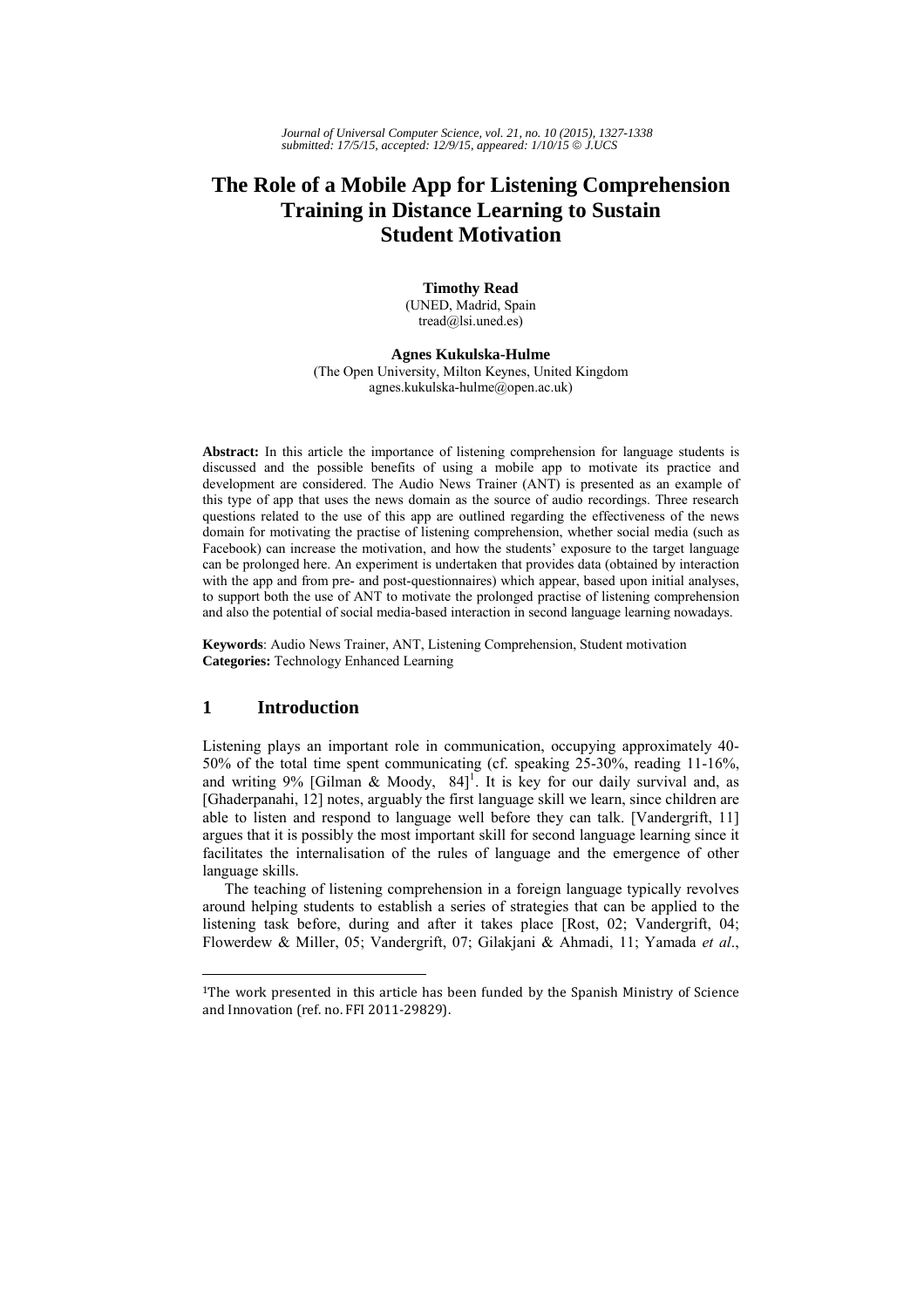11]. [Gilakjani & Ahmadi, 11], for example, argues that activities undertaken prior to listening help activate prior knowledge and provide supporting context; those undertaken while listening help students focus on key information in the formation and validation of predictions; and finally, subsequent activities help by extending the listening and encouraging interpretation and reflection. Research shows that students who are effective listeners successfully apply these strategies while less effective ones still try to translate what they are hearing and make less use of them [Vandergrift, 11]. Teachers in face-to-face (henceforth, F2F) language classes have a clear role in helping their students develop these strategies (if they know how to [Lotfi, 12]) and providing them with large numbers of suitable, authentic listening activities and opportunities to check their comprehension. Support should be provided as scaffolding (which is decreased as progress is made [Guikema, 09]).

It is evident that developing listening comprehension requires extensive practice. Students on distance-learning programs have difficulties achieving such practise. Geographical separation of teachers and students (and also between students) combined with the unbalanced ratio of students to teachers on these courses (for example, 15,000 to 7 on some courses at UNED - The Spanish National Distance Education University; *Universidad Nacional de Educación a Distancia*) have significantly restricted the opportunities available for interaction and the possibilities of students to work on their oral and aural competences. Given the widespread access that students have these days to the Internet and the large number of educational resources available online that could be used to develop listening comprehension, there are interesting possibilities available for distance-learning students. However, given the need for prolonged student practice, different approaches to applying these online resources that have been reported in the literature have achieved arguably limited success since the students often work well in the short term but lose interest in continued practice [e.g., Berk & Cebeci, 05; Cebeci & Tekdal, 06; Robinson & Kazlauskas, 10; Kazlauskas & Robinson, 12]. The authors of this article argue that prolonged listening comprehension practise could be achieved for distance learning students if the right technological and methodological approach is followed.

### **2 Mobile Assisted Listening Comprehension**

Mobile devices such as smartphones and tablets have been argued in the literature to be effective for language learning [e.g., Sharples, 00; Kukulska-Hulme, 06; Nash, 07; Kukulska-Hulme, 09; Kim, 11]. [Lan & Sie, 10] summarise research on the benefits of mobile devices for learning to highlight the possibilities to improve communication, increase learning opportunities, encourage active learning, enhance learner feedback, emphasize task time, and provide easy access to content. Furthermore, [Burston, 11] argues that students consistently view the use of mobile technology in a positive way due to its 'anytime, anywhere' possibilities. Mobile Assisted Language Learning (henceforth, MALL) has been shown to motivate students, thereby increasing the time they are actually exposed to the second language away from the classroom [O'Malley *et al.,* 03; Roschelle, 03; Furuya, Kimura & Ohta, 04; Kukulska-Hulme, 05; Thornton & Houser, 05; Kang & Kim, 07; Kukulska-Hulme, 09; Huang & Sun, 10], enabling them to carry on learning [Jones *et al.,* 06;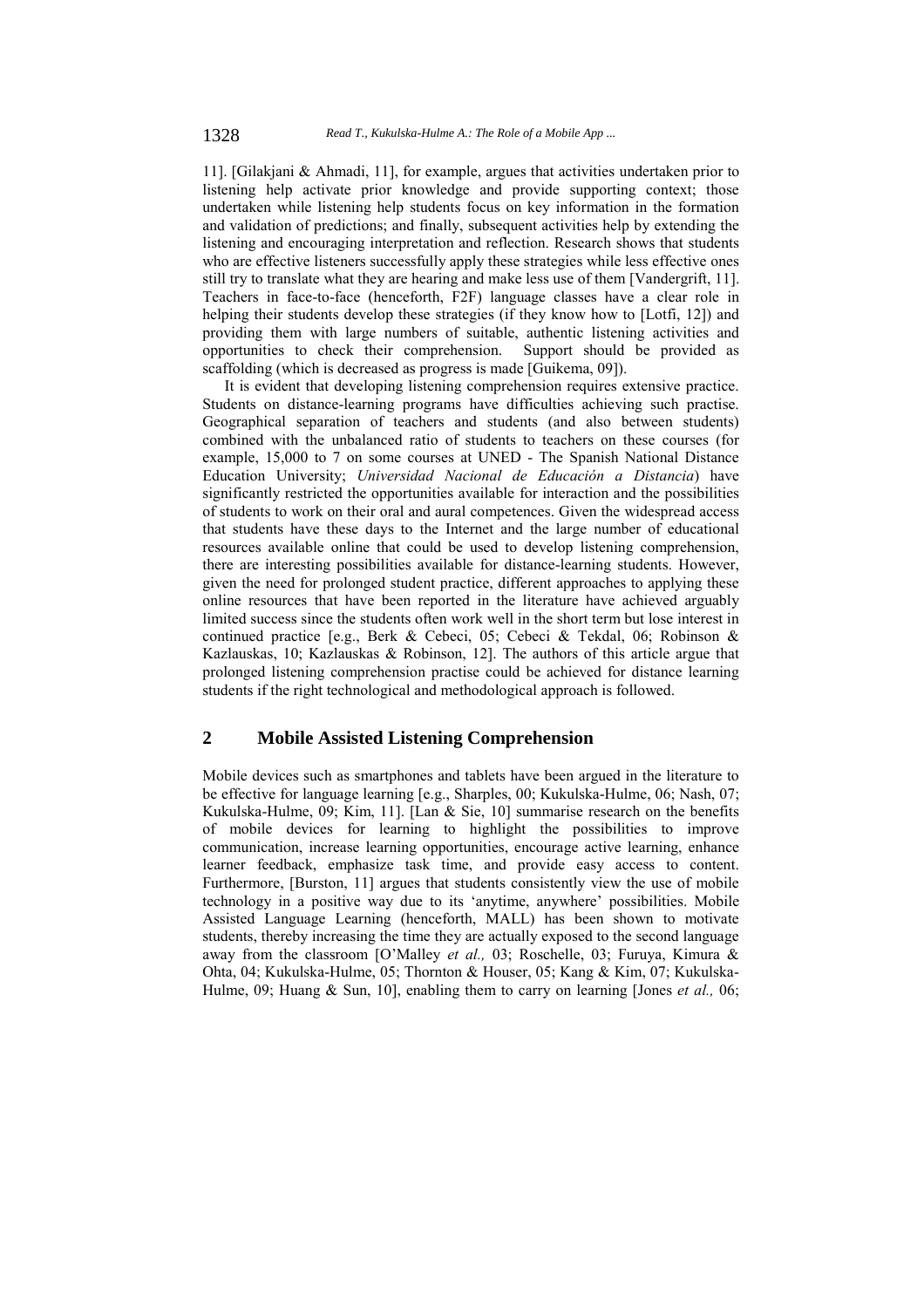Naismith *et al.,* 05; Facer *et al.*, 04], and to some extent integrate the learning process into their everyday life [Price & Rogers, 04].

There are many reasons for such a motivational effect including mobile device portability and the immediacy they offer to students [Norbrook & Scott, 03]. Specifically, studies show that the use of mobile devices can support the practice of listening and speaking skills [Demouy & Kukulska-Hulme, 10] and many produce significant improvements [Edirisingha *et al.,* 07; Kim, 13]. For example, [Azar & Nasiri,14] present data that support the effectiveness of MALL in second language listening comprehension, using audiobooks on mobile devices.

The most prevalent and widely explored technology for mobile listening comprehension reported in the literature is that of podcasts, ever since they started to be used in Japan in 2005 [Lomicka & Lord, 11]. In general studies reflect the way in which podcasts are used to support learning in higher education [Chinnery, 06; Dudeney & Hockly, 07; Maikat *et al.,* 07; Rosell-Aguilar, 07; Lee *et al.,* 08; McGarr, 09], and how popular they are with language students [Chan, *et al*., 07; Li, 10; Menezes & Morera, 09]. However, podcasting for second language acquisition is not without its critics in the literature. For example, [Hasan & Hoon, 13] note problems related to their use, such as the amount of time required to set up and prepare podcasts, that supplementary (non graded) activities are often ignored by the students, and that for effective improvements in listening comprehension, pedagogic theory is important, something not explicitly present in the use of most podcasts. Other research shows that students used podcasts as part of their study periods and did not multitask with other tasks, going against their mobile nature [Lee  $& Chan, 07$ ; Evans, 08; Copley, 07].

While it is clear that MALL may in some circumstances motivate students to learn, and certain techniques like podcasts are a useful tool, results of research until now are arguably limited since if the students are left alone to practise, they are unlikely to continue over a sustained period of time. This is particularly true for students working at a distance who are prone to abandon learning activities if they do not feel them completely relevant to their overall goals.

### **3 The Audio News Trainer**

Building upon these results, it can be argued that not just any MALL app can be used to facilitate the training of listening comprehension for students in distance education. The authors' second language teaching experience suggests two specific factors that need to be included in a MALL app to potentiate and sustain learning over time, namely the domain from which the content being listened to is selected and the possibilities for social interactions and activities.

Firstly, the selection of a subject domain that the students find interesting and engaging is important: audio news may make an effective domain for listening comprehension since it presents a wide range of information relevant to most people's interests and everyday life. [Ghaderpanahi, 12] provides data that supports the need for spoken materials relevant to students' experiences and interests. Secondly, given that learning can be particularly effective when it includes social activity [Breen, 85; Ellis, 03], then the presence of open social interaction related with the news recordings could potentially increase student motivation. To explore the effectiveness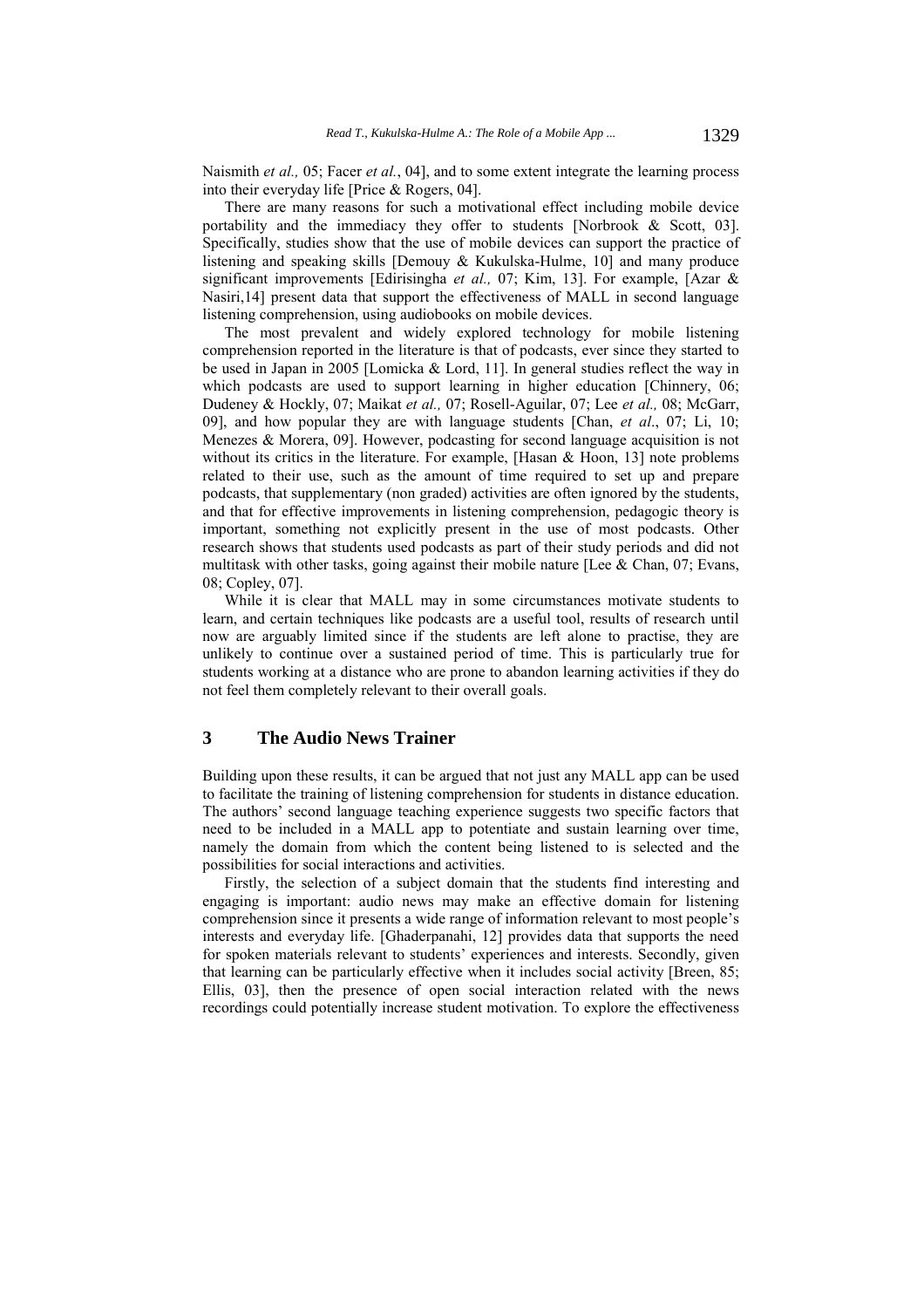of a mobile app that includes these two factors to facilitate prolonged listening comprehension the following research questions have been formulated:

- 1. Is news an effective domain for practising listening comprehension in the target language learning in terms of motivation?
- 2. Does use of social media amplify the effect?
- 3. Can a mobile app designed for listening comprehension training be intrinsically motivating for prolonged exposure to the Target Language?

To help answer these question the Audio News Trainer (or ANT) mobile app has been developed in a collaboration undertaken between researchers in the ATLAS research group at UNED and the Institute of Educational Technology at The Open University. ANT is a MALL app for training aural English comprehension that uses different sources of audio news recordings. Three different news sources are used corresponding to simple, medium, and harder to understand recordings, based upon factors including speech speed and accents. These sources are not directly included in the app but are harvested as RSS from online sources, configured by the students (following instructions given by the research team) in the app as part of the setup process, in the same way a user would set up any online audio listening or podcasting software. The structure of the app can be seen in figure 1 below. The difference in the difficulty of the audio news is shown using a traffic-light representation of green, yellow and red, as can be seen in Figure 1.

Listening strategies are provided to help the students undertake the listening activities in a scaffolded way. Some simple general questions about the conditions in which students have carried out the listening and what they have understood are also included to facilitate reflection following each audio. All student interactions with ANT are logged. There are currently two versions of this app: an individual learning one, which only contains the closed questions in the app on the listening process and what a student has understood, and a social learning one, which enables subsequent activities to be undertaken on the Facebook app page. This scaffolding structure reflects the importance given in the literature to including activities following listening to reinforce learning in a pro-active manner. [McBride, 09] notes that in these activities, students can be expected to provide an outline of a given audio and answer general questions but not provide answers to questions about very specific details, the understanding of which is argued to have more to do with memory than with listening comprehension [Shohamy & Inbar, 91].

In the social learning version, as well as having the questions present in the individual app, there is a text box where students have to write a brief summary of what they have understood (or not), which upon completion is posted automatically to the Facebook app page. For users of this version of the app, subsequent social learning activities are undertaken around the posts in Facebook, to explore how such activities reinforce and extend learning. The social learning guide that the students were given at the start of the experiment encourages them to click on "Like" if they agree with another student's summary and add a comment if they wish to add anything to the summary (for example, to share a different perspective on the news item). They are also encouraged to search for supporting material on other social media or Web sites that they can link in to a given summary on the Facebook page.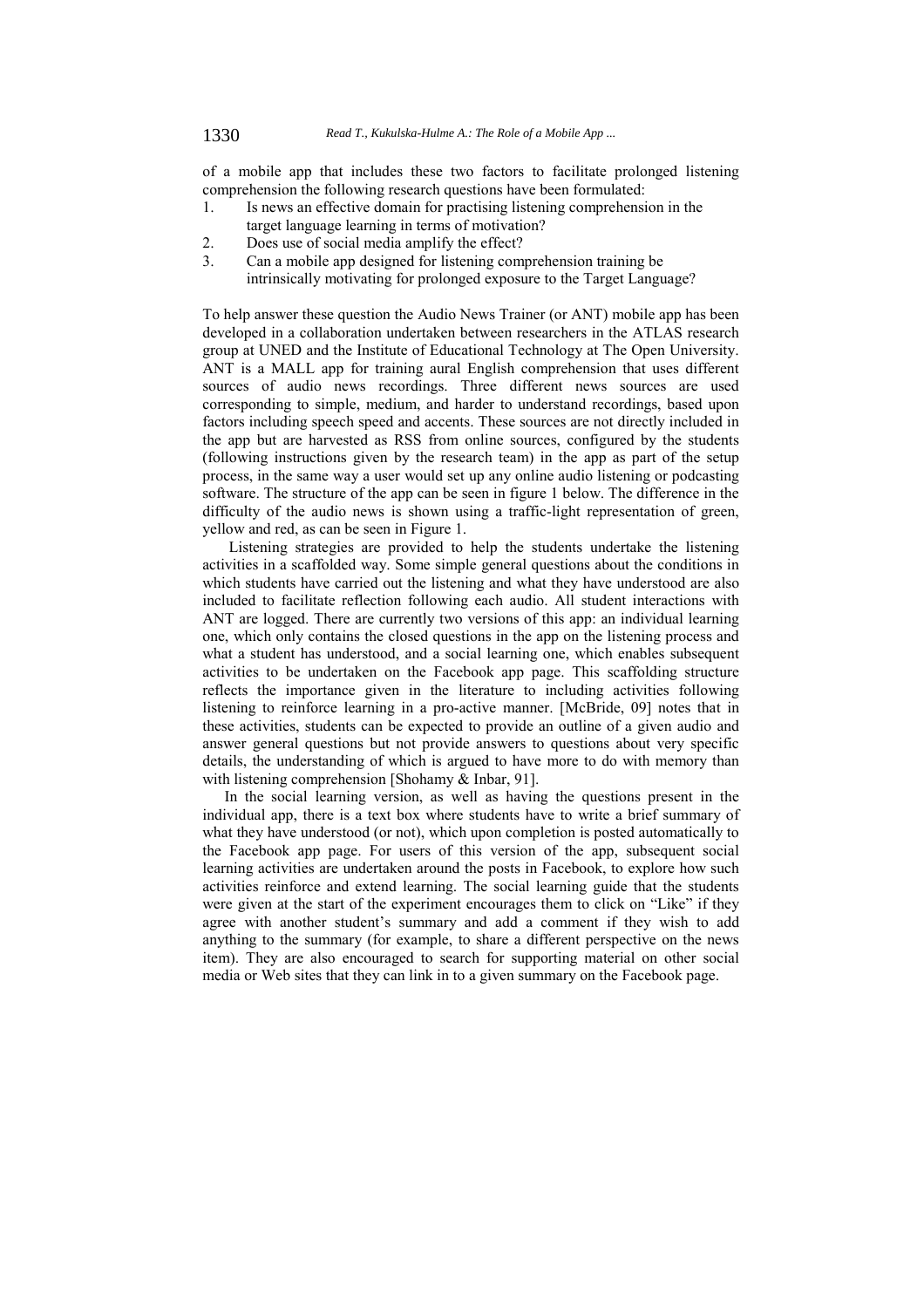

*Figure 1: Audio News Trainer App Structure* 

## **4 Experimental design**

In this 'experiment', or innovative intervention, started in November 2014 and concluded in January of 2015, the students participating were studying English as part of the mandatory university entry courses that all students have to complete before being allowed to study at UNED. As such, the profile of the students was very heterogeneous with self-reported English language competences that ranged from A1 to C1 (using the nomenclature of the *Common European Framework of Reference of languages* [Council of Europe, 01]). Initially a call for participation in the project was placed in one of the general course forums and interested students were given a period of a week to fill out an online registration form. Participation was voluntary and use of the app was not a formal part of the course.

In total 90 students signed up and were randomly divided into two groups, one for each version of ANT (termed the individual and social learning groups). The students were then sent a welcome email message that explained how to use the app, together with a link to the app, so that it could be downloaded directly to their mobile device, a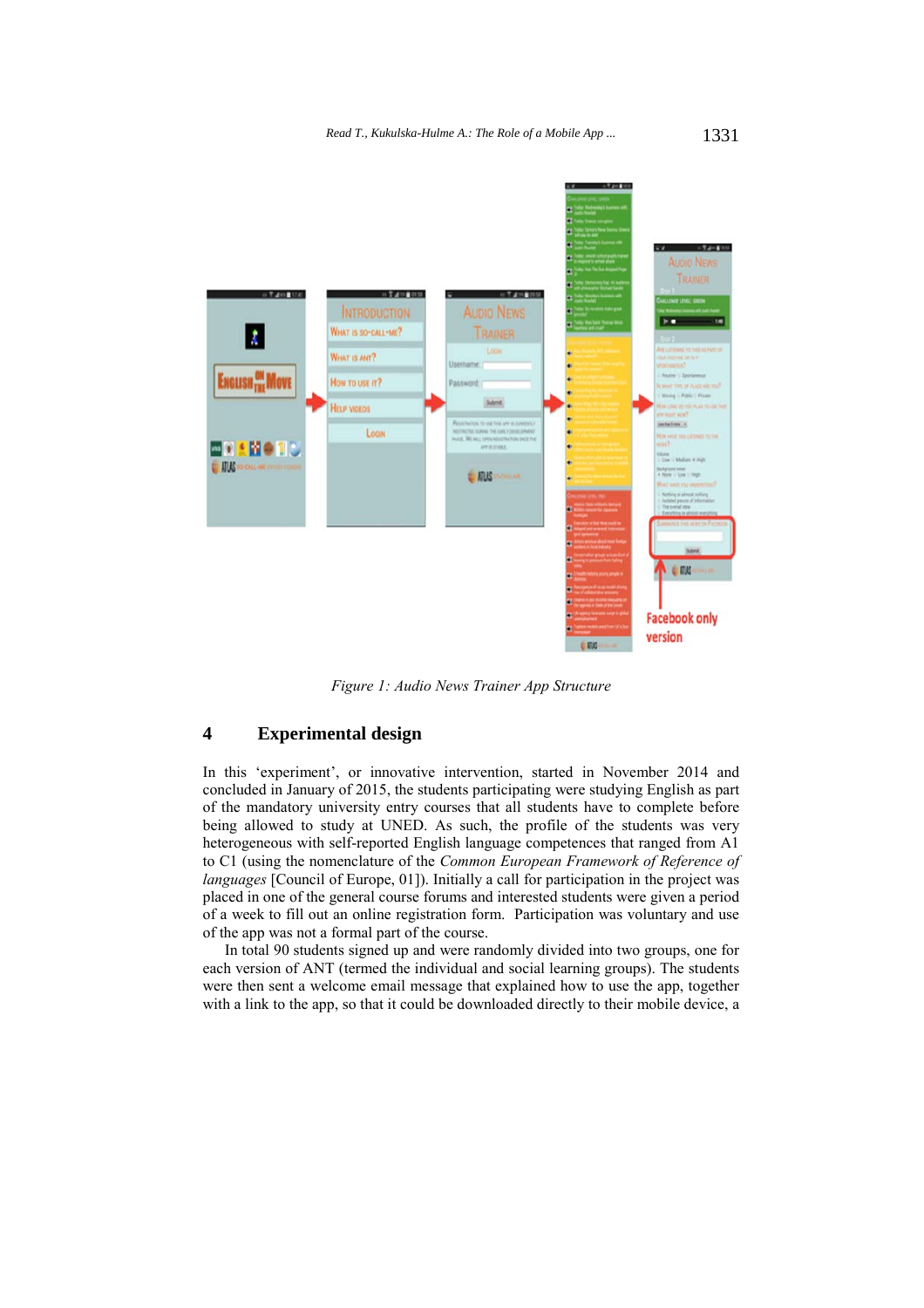set of three RSS links for the green, yellow and red levels, links to a user manual for the app, two videos on YouTube explaining how it works and providing listening strategies, and each student's login and password. The group that would use the Facebook enabled version of the app were also sent indications of the social learning activities that would be undertaken following posts to the social network by the app.

Over a period of ten weeks (from 10/11/14 until 18/1/15) the students were allowed to use the apps and the project team answered questions from the students on a range of topics from installation/configuration problems through to methodology questions. Research data were obtained during this experiment through questionnaires and app activity logging. Two questionnaires (both containing 28 questions) were given to the students. Firstly, as part of the sign-up process the students were given a pre-questionnaire about language level, learning styles, news habits, preferences, expectations, and so on. Secondly, as part of the finishing process, leading to presentation of participation certificates to the students, a post-questionnaire was given. It had been formulated to enable some data comparison with the one given previously. Data was logged directly from the app on the project server to capture the way the students used it, including what news items were listened to, the answers given to the questions present in the app, and whether a summary had been sent to the Facebook page. The Facebook page itself provided a log of student interactions, both posts directly from the app and follow up activities directly on the social network, adding 'likes' and related comments and contents.

# **5 Analysis of the results**

We report here the results from the ANT Individual Learning Group and the ANT Social Learning Group. Of the 45 students registered in the ANT Individual Learning Group, 9 actually used the app to listen to a total of 121 news recordings over the experimental period. Only 3 of them continued to use the app constantly during the eleven weeks. However, when asked at the end of the experiment if they would like to continue to have access to the app now that the experiment was over, all but 2 reported that they would. The students who declined the offer reported that they were unable to continue, one for "personal reasons" and the other due to lack of free time. Initially, almost all of the students had reported that they expected to dedicate 30 minutes or more a day to using the app. Subsequently, they reported that they had only used it for up to 10 minutes (consistent with the app logging data). The reasons given for this difference were varied, essentially reflecting difficulties in finding time for professional or personal reasons. Regarding the suitability of news for listening comprehension, all the students reported that they had enjoyed the domain and that they would continue to listen to the news in the target language as part of their language learning, even if the app was not available.

A key question here is why only 9 of the 45 students in this group actually used the app. Since the 36 students who did not even try the app also did not answer the post-questionnaire, there is no data to directly address this question. However, this result confirms and reproduces previous experience of working with distance learning students, where participation levels in supplementary learning activities are typically very low, although initially expectations are usually high. Signing up for an experiment only requires a student to fill out an online questionnaire whereas actually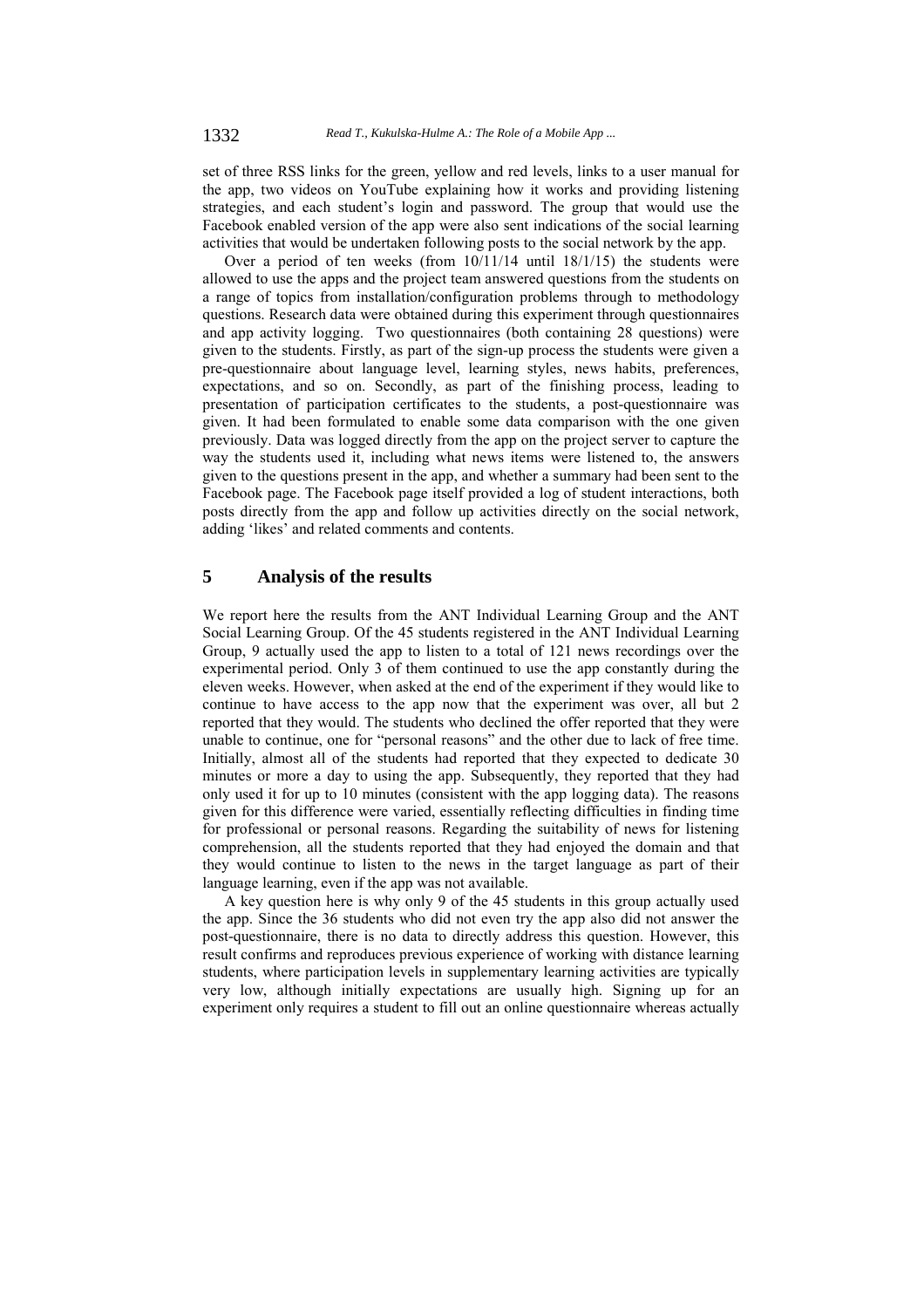taking part requires the student to download and install the app, configure it for the news sources and then read preparatory documentation on how to use it and how to undertake the learning process.

Of the 45 students registered in the ANT Social Learning Group, 33 actually used the app to listen to a total of 654 news recordings. Subsequently, 429 summary posts were made from the app to the Facebook page, and a further 236 'likes' on news summaries and 116 comments were made on the news summaries on the Facebook page. As well as the actual number of active students in this group, in comparison with the individual learning group, almost all of the students used the app consistently during the experimental period and some of them were actually very pro-active in contacting the research team to request continued access to the app when the end of the experimental period approached. In a similar way to the individual learning group, the students in this group had also reported that they expected to dedicate 30 minutes or more a day to using the app (and Facebook subsequently), and in comparison with the other group, they actually had, in general, achieved this goal. They also reported that they would continue to listen to the news in the target language as part of their language learning, even if the app was not available.

In the ANT Social Learning Group, two additional observations can be reported here. Firstly, that the social learning required a "critical interaction mass" to be present on the Facebook page before the students actually felt comfortable with participating (i.e., it took a few days for the interaction on the social network to develop). Once they had started they were not concerned about anonymity and connected to the Facebook app page using their standard accounts. Secondly, as can be detected in other types of online social learning, some empowered students started to act as self-appointed monitors on the Facebook page, congratulating and commenting upon peer summaries, as if they were part of a teaching team.

#### **6 Discussion and conclusion**

In this article the importance of listening comprehension for language students has been discussed and the possible benefits of using a mobile app for this purpose have been noted. The ANT app was presented as an example of this type of app that used the news domain as the source of the audio recordings. Three research questions related to the use of this app were outlined that have driven the experiment undertaken subsequently. Using the results obtained, these questions can be considered here.

The first question regarded the effectiveness of audio news as a domain for practising listening comprehension in the target language in terms of student motivation. Or expressed in another form, we were interested to know whether audio news is motivating for students wishing to improve their oral comprehension. Answering this question based upon the results presented here must be undertaken with a certain degree of caution due to the small sample size and low participation in the individual learning group. However, given the enthusiastic responses in the questionnaires about the use of news and the students' intention to carry on using it as a listening medium, even if the app were not available, then the news would appear to be an effective domain for practising listening comprehension. To be completely sure a larger study would be required that contrasts listening to other sources of audio (for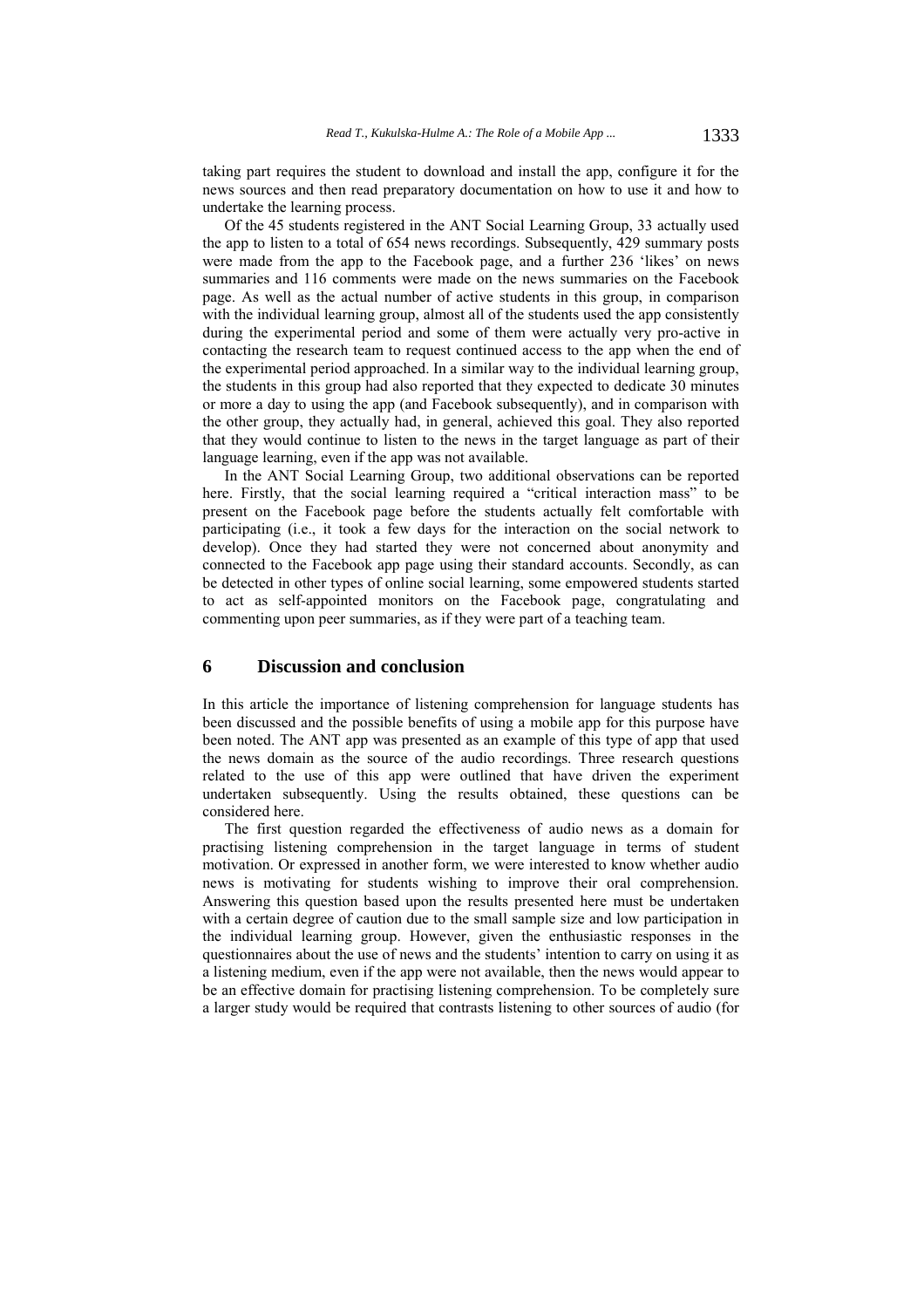example, audiobooks). Furthermore, just as our interest level varies during real news broadcasts on the radio or television, since certain topics affect us more or less than others, then in a future version of the app it might be possible to add a function whereby students can label the content of given recordings so that subsequently students can receive it categorised and only listen to categories that particularly appeal to them. Finally, it should be noted that students also positively value the way in which they can use background knowledge on the content of a given recording as a useful scaffolding element when trying to understand the recordings.

The second research question was whether motivation for use of the app can be increased by using social media to facilitate interaction between students in terms of activities related to the news stories. Both the data from the questionnaires, which show the popularity of this type of interaction, and the data showing how many students used the app and how many news stories were listed to and "liked" and commented on the Facebook page, clearly show the facilitation effect of the social media. However, careful study of the results also highlight some characteristics of this interaction that need to be studied in future research to enable such social learning to be fully exploited. Firstly, the interaction was essentially shallow in nature, being limited to clicking "like" and adding very short comments showing agreement (or not) and not actually including any profound reflections on the stories being covered (reflecting how Facebook is typically used). Secondly, even with the most powerful news stories (since unfortunately, in any given moment, the news is full of stories of suffering and tragedy), the students showed no emotional reaction. The comments were "cold" and related more to conceptual understanding than empathic identification with the people or situations present. This might have more to do with the way the learning activities were structured and the indications given, or even the students' fear of committing mistakes (in a social medium), but as any language teacher knows, when the students begin to "relax" and participate in activities in an engaged way, learning can be superior. This is related to possible learning outcomes from a listening comprehension activity and what it means to show evidence of comprehension (beyond a formal summary), and it is something that needs to be studied in future research.

Thirdly and finally, if it has been argued in the literature that mobile devices motivate students to learn, then is there any evidence here that using the ANT app has been intrinsically motivating for prolonged exposure to the target language? The data from the questionnaires show that the students typically did not use their smartphones or tablets to listen to news before the experiment and that as a result of this experience they would do so from now onwards, even if this particular app was not available. However, they did not typically seem aware that these devices, above and beyond the apps they could install, could provide them with a way to be listening to target language radio broadcasts as they were on the move in their everyday lives, thereby immersing themselves in a continuous practice context.

#### **References**

[Azar & Nasiri, 14] Azar, A. S., & Nasiri, H.: "Learners' Attitudes toward the Effectiveness of Mobile Assisted Language Learning (MALL) in L2 Listening Comprehension". *Procedia-Social and Behavioral Sciences*, *98,* (2014), 1836-1843.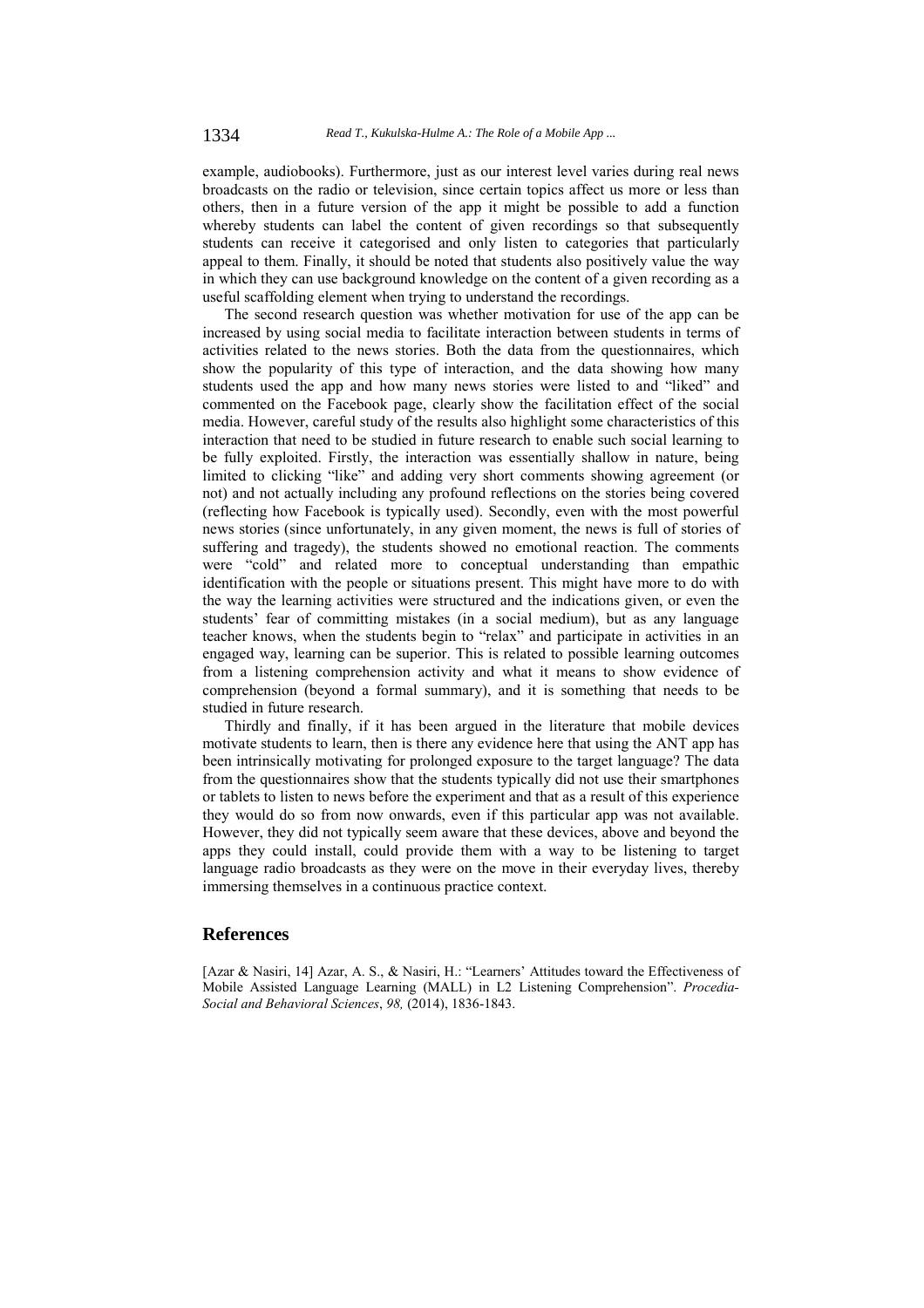[Berk & Cebeci, 05] Berk, A., & Cebeci, Z.: *E-learning perceptions of undergraduate students at the Faculty of Agriculture,* Çukurova University. (uncompleted survey study), (2005).

[Breen, 85] Breen, M.P.: "The social context for language learning—a neglected situation?". *Studies in second language acquisition*, *7*(2), (1985), 135-158.

[Burston, 11] Burston, J.: "Exploiting the pedagogical potential of MALL". *Mobile Learning as the future of education.* San Sebastian. (2011). https://www.researchgate.net/publication/ 258962305 Exploiting the pedagogical potential of MALL

[Cebeci & Tekdal, 06] Cebeci, Z., & Tekdal, M.: "Using podcasts as audio learning objects". *Interdisciplinary Journal of E-Learning and Learning Objects*, *2*(1), (2006), 47-57.

[Chan *et al.,* 07] Chan, A., Lee, M. J. W., & McLoughlin, C.: "Introduction to podcasting: Enhancing learning through a student-centred approach". Presented at the Charles Sturt University Faculty of Business Forum, Albury, Australia. (2007).

[Chinnery, 06] Chinnery, M.G.: "Going to the MALL: Mobile Assisted language learning". *Language Learning and Technology*, *10*(1), (2006), 9-16.

[Copley, 07] Copley, J.: "Audio and video podcasts of lectures for campus-based students: production and evaluation of student use". *Innovations in Education and Teaching International, 44*(4), (2007), 387-399.

[Council of Europe, 01] Council of Europe: *Common European Framework of Reference for Languages: Learning, Teaching, Assessment*, Cambridge: Cambridge University Press. (2001).

[Demouy & Kukulska-Hulme, 10] Demouy, V. & Kukulska-Hulme, A.: "On the spot: Using mobile devices for listening and speaking practice on a French language programme". *Open Learning, 25*(3), (2010), 217-232.

[Dudeney & Hockly, 07] Dudeney, G. & Hockly, N.: *How to teach English with Technology* (with CD-Rom). Cambridge: Pearson – Longman. (2007).

[Edirisingha *et al.,* 07] Edirisingha, P., Rizzi, C., Nie, M., & Rothwell, L.: "Podcasting to provide teaching and learning support for an undergraduate module on English language and communication". *Online Submission*, *8*(3), (2007), 87-107.

[Ellis, 03] Ellis, R.: *Task-based language learning and teaching*, 9. Oxford: Oxford University Press. (2003).

[Evans, 08] Evans, C.: "The effectiveness of m-learning in the form of podcast revision lectures in higher education". *Computers and Education, 50*, (2008), 491-498.

[Facer *et al.,* 04] Facer, K., Joiner, R., Stanton, D., Reid, J., Hull, R., & Kirk, D.: "Savannah: mobile gaming and learning?". *Journal of Computer Assisted Learning, 20*(6), (2004), 399-409.

[Flowerdew & Miller, 05] Flowerdew, J., & Miller, L.: *Second language listening: Theory and practice.* Cambridge: Cambridge University Press. (2005).

[Furuya *et al.,* 04] Furuya, C., Kimura, M. and Ohta, T.: "Mobile language learning - A pilot project on language style and customization". In G. Richards (ed.), *E-Learn 2004, Proceedings of World Conference on E-Learning in Corporate, Government, Healthcare, and Higher Education*. Chesapeake, VA: Association for the Advancement of Computers in Education, (2004), 1876–1880.

[Ghaderpanahi, 12] Ghaderpanahi, L.: "Using authentic aural materials to develop listening comprehension in the EFL classroom". *English Language Teaching, 5*(6), (2012), 146.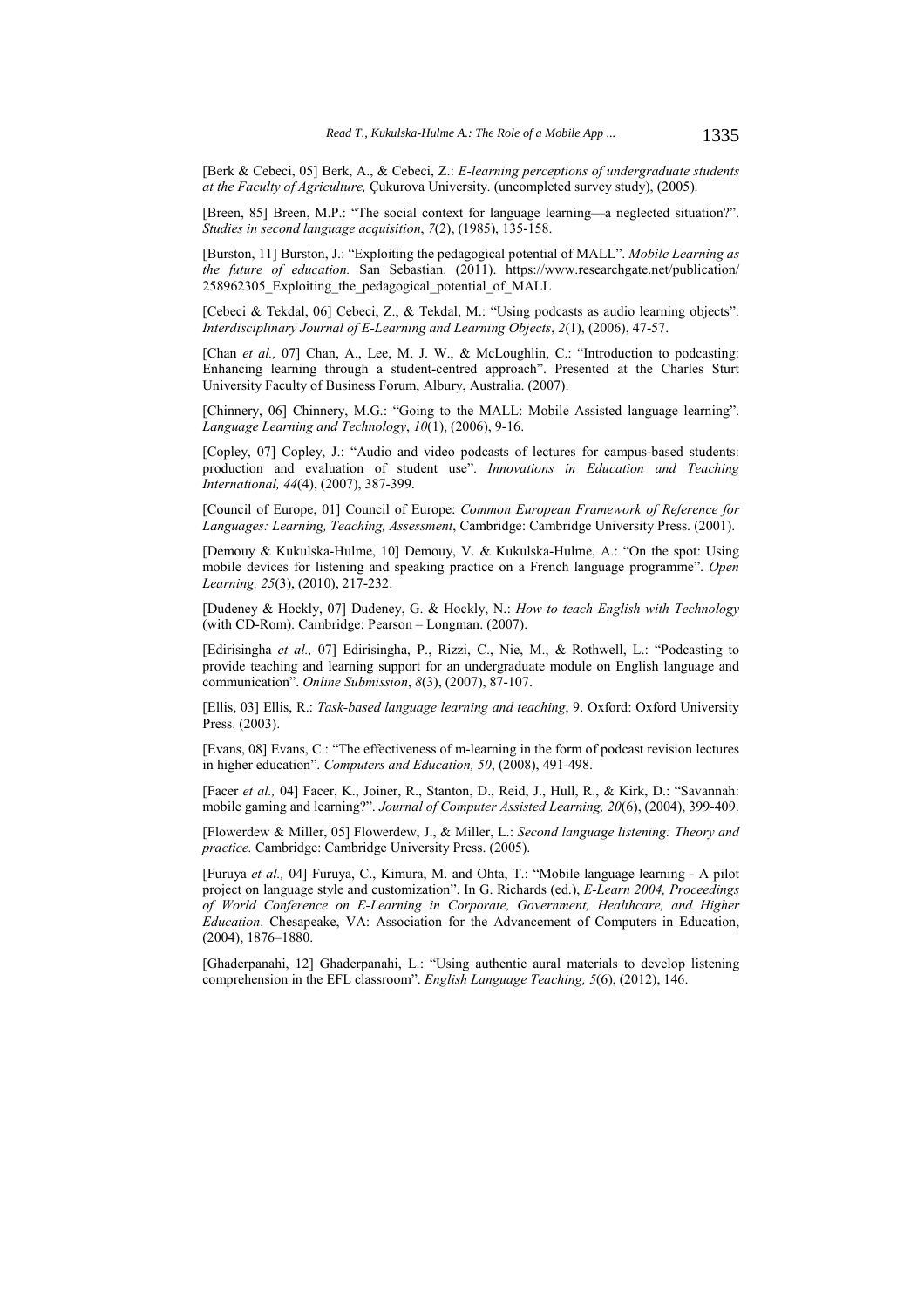[Gilakjani & Ahmadi, 11] Gilakjani, A.P., & Ahmadi, M.R.: "A study of factors affecting EFL learners' English listening comprehension and the strategies for improvement". *Journal of Language Teaching and Research*, 2(5), (2011), 977-988.

[Gilman & Moody, 84] Gilman, R.A., & Moody, R.L.M.: "What practitioners say about listening: Research implications for the classroom". *Foreign Language Annals, 17*(4), (1984), 331-334.

[Guikema, 09] Guikema, J.P.: "Discourse analysis of podcasts in French: Implications for foreign language listening development". In L.B. Abraham & L. Williams (eds.) *Electronic Discourse in Language Learning and Language Teaching, Language Learning & Language Teaching*, *25,* Amsterdam: John Benjamins, (2009), 169-192.

[Hasan & Hoon, 13] Hasan, M.M., & Hoon, T.B.: "Podcast applications in language learning: A review of recent studies". *English Language Teaching*, *6*(2), (2013), 128.

[Huang & Sun, 10] Huang, C., & Sun, P.: "Using mobile technologies to support mobile multimedia English listening exercises in daily life". Paper presented at the *International Conference on Computer and Network Technologies in Education,* Beijing. http://nhcuer.lib.nhcue.edu.tw/bitstream/392440000Q/649/1/120.pdf, (2010).

[Jones *et al.,* 06] Jones, A., Issroff, K., Scanlon, E., Clough, G., McAndrew, P., & Blake, C.: "Using mobile devices for learning in informal settings: is it motivating?". In P. Isaías, M. McPherson, F. Bannister (eds.) *Proceedings of IADIS International Conference on Mobile Learning*, 14-16 July 2006, Dublin: IADIS Press, (2006), 251–255.

[Kang & Kim, 07] Kang, N.H., & Kim, J.Y.: "Mobile contents for teaching and learning English listening skills and vocabulary using TV Drama". *English Language Teaching, 19*(1), (2007), 113-134.

[Kazlauskas & Robinson, 12] Kazlauskas, A. & Robinson, K.: "Podcasts are not for everyone". *British Journal of Educational Technology, 43*(2), (2012), 321-330.

[Kim, 11] Kim, H.S.: "Effects of SMS text messaging on vocabulary learning". *Multimedia-Assisted Language Learning, 14*(2), (2011), 159-180.

[Kim, 13] Kim, H.S.: "Emerging mobile apps to improve English listening skills". *Multimedia-Assisted Language Learning*, *16*(2), (2013), 11-30.

[Kukulska-Hulme, 05] Kukulska-Hulme, A.: "Mobile usability and user experience. Mobile Learning: A handbook for educators and trainers". In A. Kukulska-Hulme, J. Traxler (eds.) *Mobile learning: A handbook for educators and trainers.* London: Routledge, (2005), 45-56.

[Kukulska-Hulme, 06] Kukulska-Hulme, A.: "Mobile language learning now and in the future". In P. Svensson, (ed.) *Fr ̊an vision till praktik: Spr akutbildning och Informationsteknik ̊* (From vision to practice: language learning and IT). Sweden: Swedish Net University (N ̈atuniversitetet), (2006), 295–310.

[Kukulska-Hulme, 09] Kukulska-Hulme, A.: "Will mobile learning change language learning?". *ReCALL, 21*(2), (2009), 157-165.

[Lan & Sie, 10] Lan, Y.F., & Sie, Y.: "Using RSS to support mobile learning based on media richness theory". *Computers & Education, 55*(2), (2010), 723-732.

[Lee & Chan, 07] Lee, M.J.W., & Chan, A.: "Reducing the effects of isolation and promoting inclusivity for distance learners through podcasting". *Turkish Online Journal of Distance Education*, *8*(1), (2007), 85-104.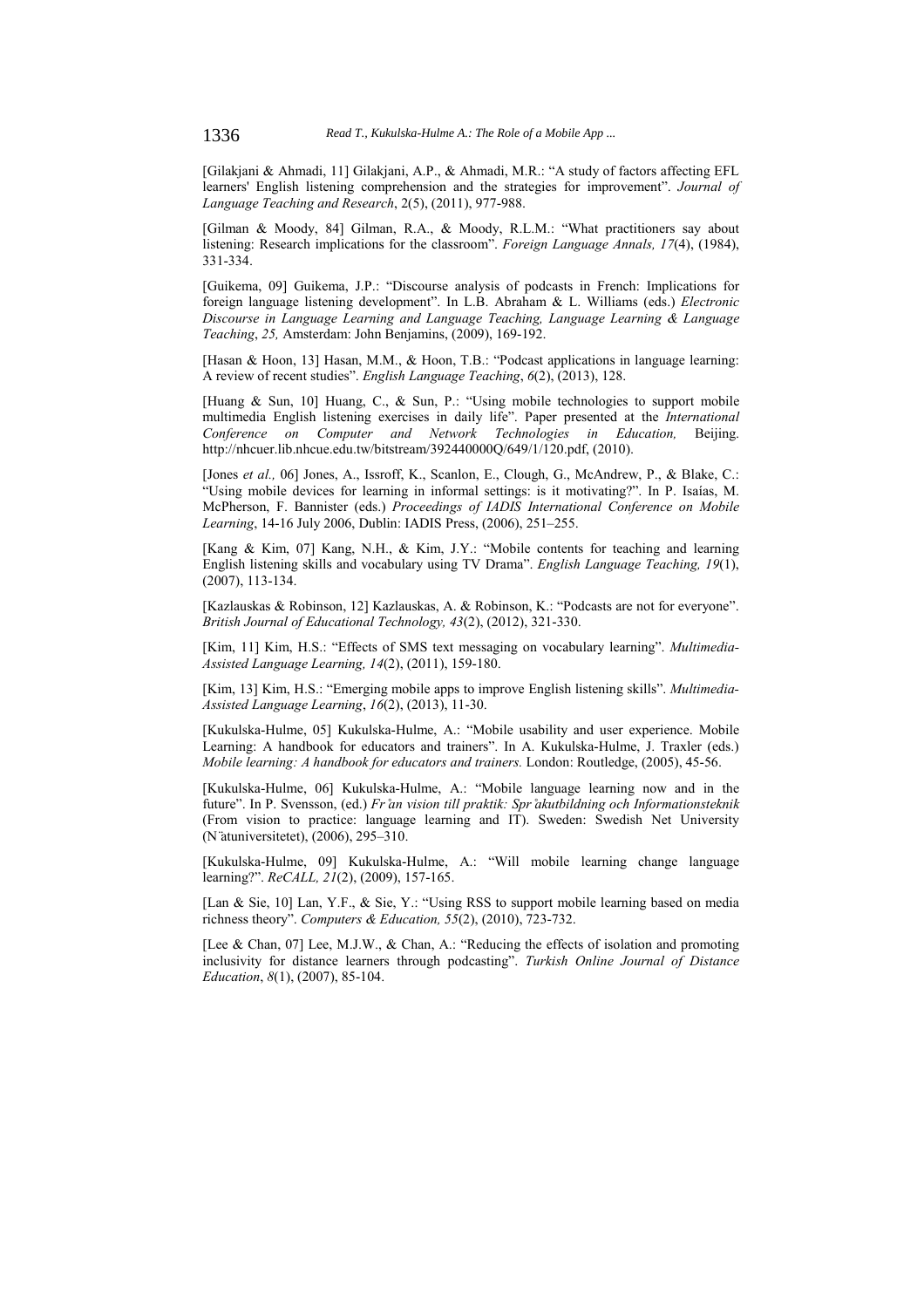[Lee *et al.*, 08] Lee, M.J.W., McLoughlin, C., & Chan, A.: "Talk the talk: learner-generated podcasts as catalysts for knowledge creation". *British Journal of Educational Technology*, *39*(3), (2008), 501-521.

[Li, 10] Li, H.: "Using podcasts for learning English: perceptions of Hong Kong Secondary 6 ESL students". *Journal – Début: The undergraduate journal of languages, linguistics and area studies*, *1*(2), (2010).

[Lommicka & Lord, 11] Lomicka, L., & Lord, G.: "Podcasting-past, present and future: Applications of academic podcasting in and out of the language classroom". In R. Fischer, B. Facer, M. Abdous, & P. Lafford (eds.), *Academic podcasting and mobile assisted language learning: Applications and outcomes*. Hershey, PA: Information Science Reference, (2011), 1– 20.

[Lotfi, 12] Lotfi, G.: "A questionnaire of beliefs on English language listening comprehension problems: Development and validation". *World Applied Sciences Journal*, *16*(4), (2012), 508- 515.

[Maikat et al., 07] Maikat, R.P., Martinez, R.D., & Jorstad, J.A.: "Podcasting for your class". *The Journal of Physical Education, Recreation & Dance, 78*(5), (2007), 14-16.

[McBride, 09] McBride, K.: "Podcasts and second language learning. Electronic Discourse". *Language Learning and Language Teaching*, Amsterdam: John Benjamins, (2009), 153-167.

[McGarr, 09] McGarr, O.: "A review of podcasting in higher education: Its influence on the traditional lecture". *Australasian Journal of Educational Technology*, *25*(3), (2009), 309-321.

[Menezes & Moreira, 09] Menezes, C.O., & Moreira, F.L.: "In the Pursuit of M-Learning -First Steps in Implementing Podcast among K12 Students in ESL". *Challenges 2009 - Actas da VI Conferência Internacional de TIC Na Educação*, Braga: CCUM, (2009), 91-107.

[Naismith *et al*., 05] Naismith, L., Sharples, M., & Ting, J.: "Evaluation of CAERUS: a context aware mobile guide". In H. van der Merwe & T. Brown (eds.), *Mobile Technology: The Future of Learning in Your Hands, mLearn 2005 Book of Abstracts, 4th World Conference on mLearning*, Cape Town, 25-28 October 2005, 50. Cape Town: mLearn 2005. www.mlearn.org.za/CD/papers/Naismith.pdf

[Nash, 07] Nash, S.S.: "Mobile learning, cognitive architecture and the study of literature". *Issues in Informing Science and Information Technology* (IISIT), *4,* (2007), 811-818.

[Norbrook & Scott, 03] Norbrook, H., & Scott, P.: "Motivation in mobile modern foreign language learning". In J. Attewell, G. Da Bormida, M. Sharples, & C. Savill-Smith (eds.), *MLEARN 2003: Learning with mobile devices*. London: Learning and Skills Development Agency, (2003), 50-51.

[O'Malley *et al*., 03] O'Malley, C., Vavoula, G., Glew, J.P., Taylor, J., Sharples, M., & Lefrere, P.: *MOBIlearn WP4 - Guidelines for learning/teaching/tutoring in a mobile environment*. (2003), www.mobilearn.org/download/results/guidelines.pdf

[Price & Rogers, 04] Price, S. & Rogers, Y.: "Let's get physical: the learning benefits of interacting in digitally augmented physical spaces". *Computers & Education, 43*(1), (2004), 137-151.

[Robinson & Kazlauskas, 10] Robinson, K., & Kazlauskas, A.: "Have podcasts lived up to expectations?". In *ASCILITE-Australian Society for Computers in Learning in Tertiary Education Annual Conference*, *1*, (2010), 808-811.

[Roschelle, 03] Roschelle, J.: "Unlocking the learning value of wireless mobile devices". *Journal of Computer Assisted Learning*, *19*(3), (2003), 260–272.